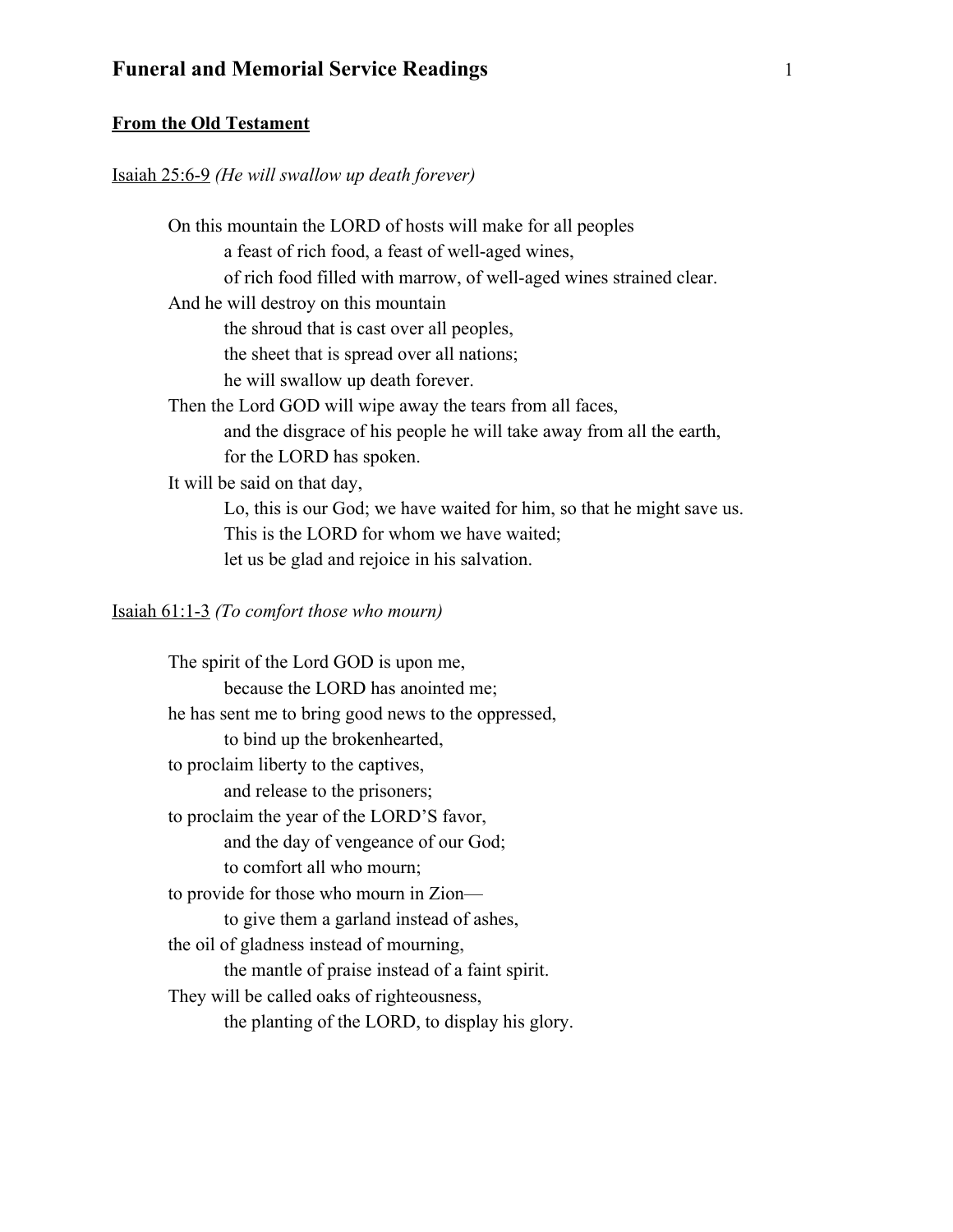Lamentations 3:22-26, 31-33 *(The Lord is good to those who wait for him)* 

The steadfast love of the LORD never ceases, his mercies never come to an end; they are new every morning; great is your faithfulness. "The LORD is my portion," says my soul, "therefore I will hope in him." The LORD is good to those who wait for him, to the soul that seeks him. It is good that one should wait quietly for the salvation of the LORD. For the Lord will not reject forever. Although he causes grief, he will have compassion according to the abundance of his steadfast love; for he does not willingly afflict or grieve anyone.

Wisdom 3:1-5, 9 *(The souls of the righteous are in the hands of God)* 

But the souls of the righteous are in the hand of God, and no torment will ever touch them. In the eyes of the foolish they seemed to have died, and their departure was thought to be a disaster, and their going from us to be their destruction; but they are at peace. For though in the sight of others they were punished, their hope is full of immortality. Having been disciplined a little, they will receive great good, because God tested them and found them worthy of himself; Those who trust in him will understand truth, and the faithful will abide with him in love, because grace and mercy are upon his holy ones, and he watches over his elect.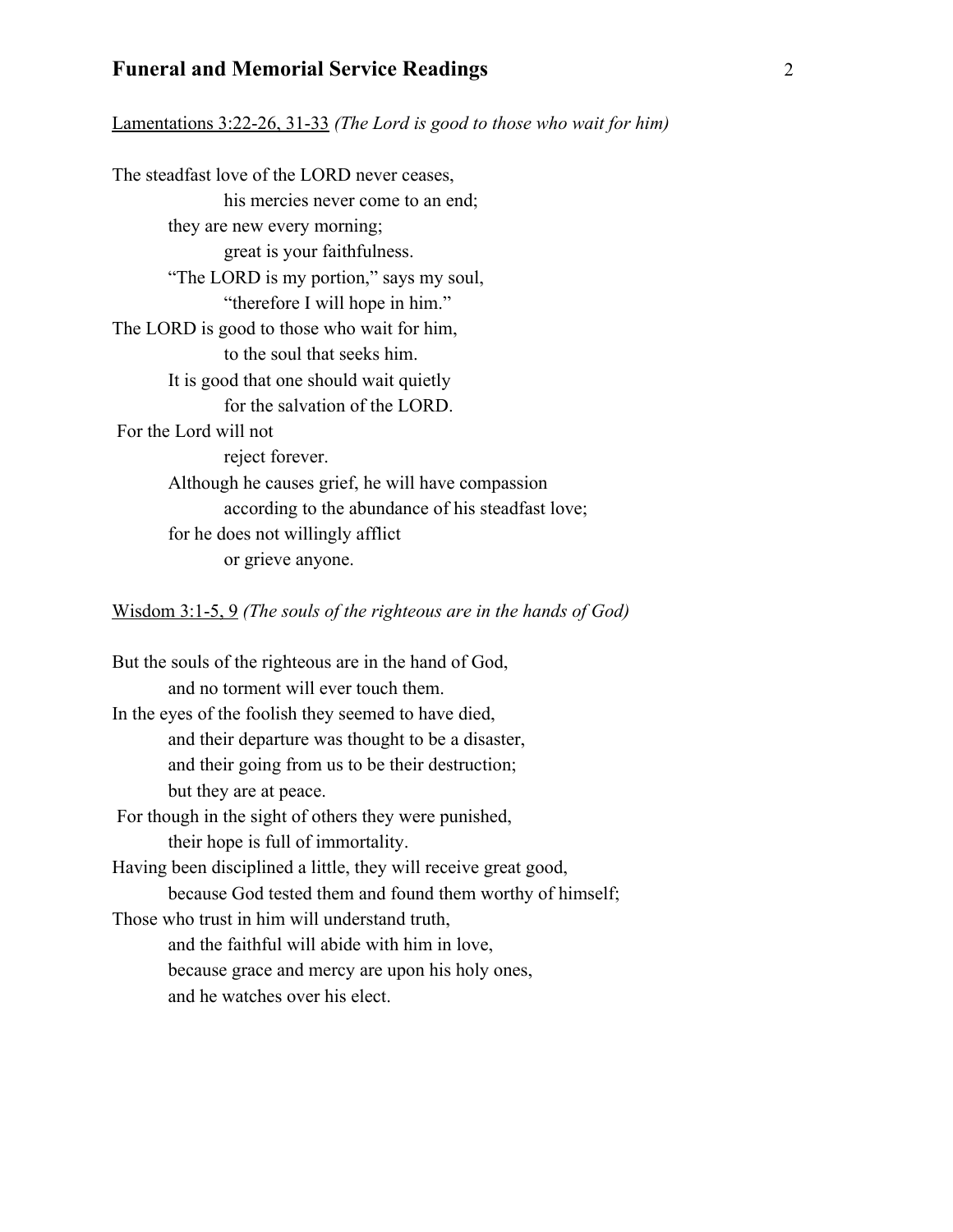#### Job 19:21-27a *(I know that my Redeemer lives)*

Have pity on me, have pity on me, O you my friends, for the hand of God has touched me! Why do you, like God, pursue me, never satisfied with my flesh?

"O that my words were written down! O that they were inscribed in a book! O that with an iron pen and with lead they were engraved on a rock forever! For I know that my Redeemer lives, and that at the last he will stand upon the earth; and after my skin has been thus destroyed, then in my flesh I shall see God, whom I shall see on my side, and my eyes shall behold, and not another.

### Recommended Psalms after Old Testament reading

#### Psalm 42:1-7

As a deer longs for flowing streams, so my soul longs for you, O God. My soul thirsts for God, for the living God. When shall I come and behold the face of God? My tears have been my food day and night, while people say to me continually, "Where is your God?" These things I remember, as I pour out my soul: how I went with the throng, and led them in procession to the house of God, with glad shouts and songs of thanksgiving, a multitude keeping festival. Why are you cast down, O my soul,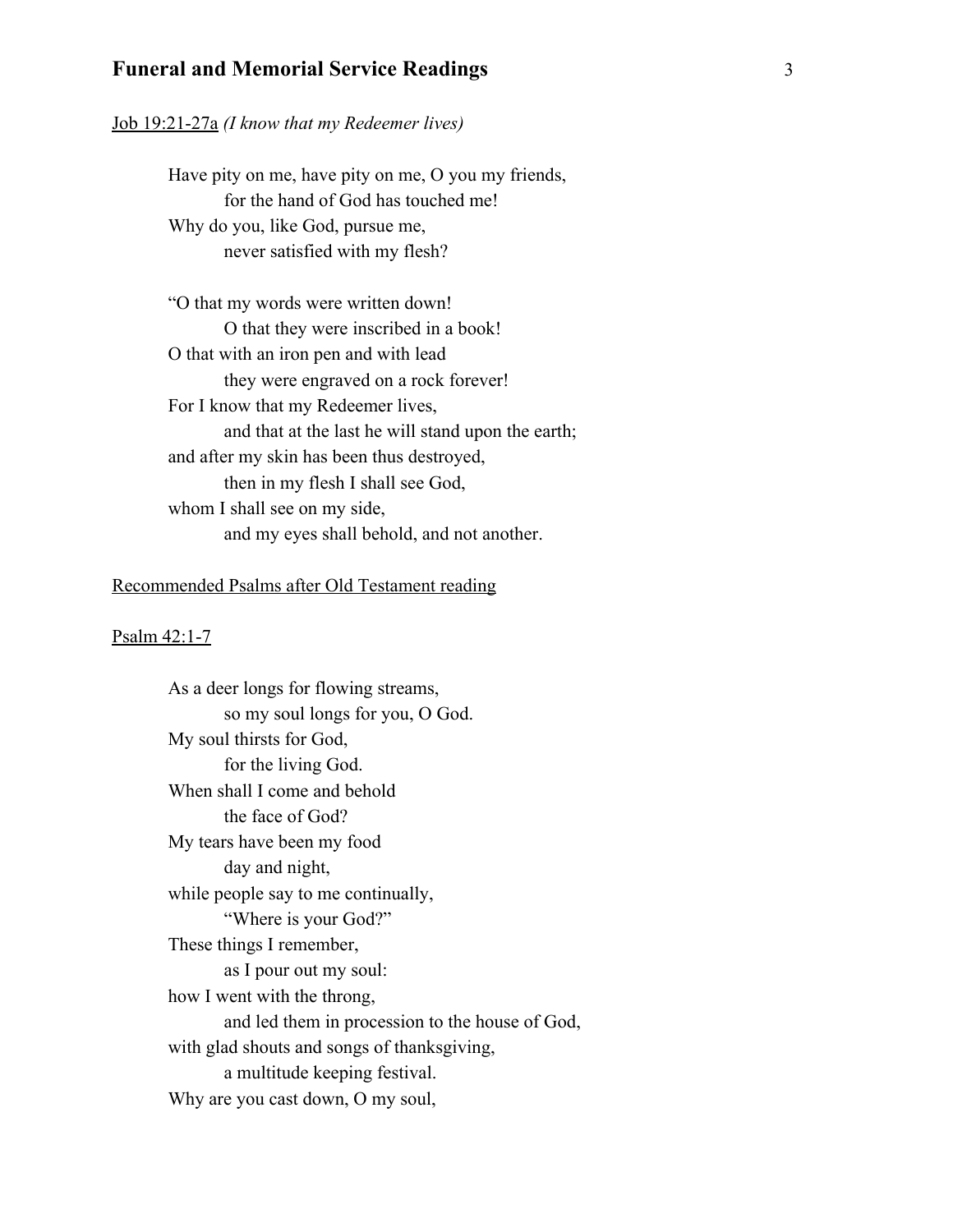and why are you disquieted within me? Hope in God; for I shall again praise him, my help and my God. My soul is cast down within me; therefore I remember you from the land of Jordan and of Hermon, from Mount Mizar. Deep calls to deep at the thunder of your cataracts; all your waves and your billows have gone over me.

### Psalm 46

 God is our refuge and strength, a very present help in trouble. Therefore we will not fear, though the earth should change, though the mountains shake in the heart of the sea; though its waters roar and foam, though the mountains tremble with its tumult. There is a river whose streams make glad the city of God, the holy habitation of the Most High. God is in the midst of the city; it shall not be moved; God will help it when the morning dawns. The nations are in an uproar, the kingdoms totter; he utters his voice, the earth melts. The LORD of hosts is with us; the God of Jacob is our refuge. Come, behold the works of the LORD; see what desolations he has brought on the earth. He makes wars cease to the end of the earth; he breaks the bow, and shatters the spear; he burns the shields with fire. "Be still, and know that I am God! I am exalted among the nations, I am exalted in the earth." The LORD of hosts is with us; the God of Jacob is our refuge.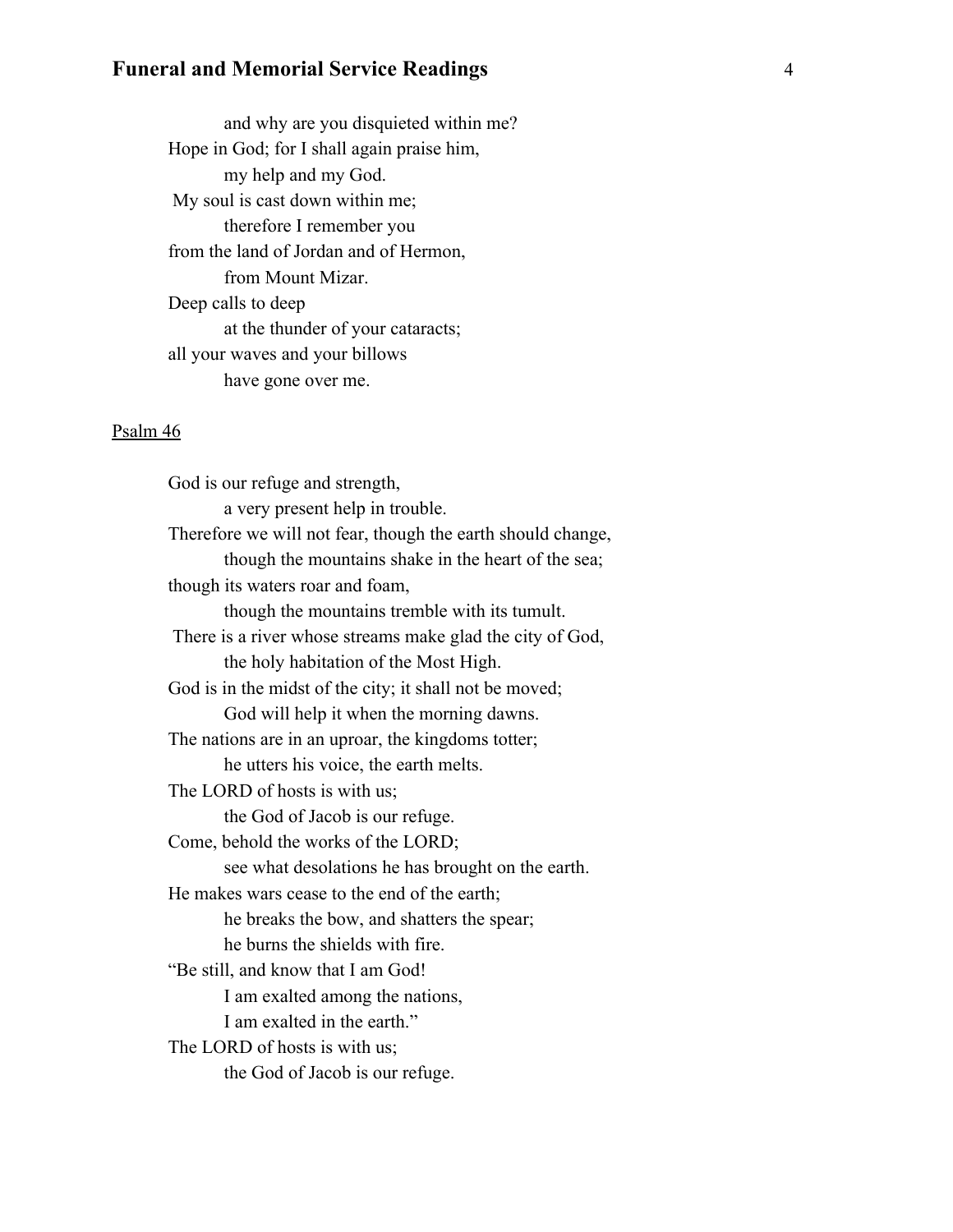#### Psalm 90:1-12

Lord, you have been our dwelling place in all generations. Before the mountains were brought forth, or ever you had formed the earth and the world, from everlasting to everlasting you are God. You turn us back to dust, and say, "Turn back, you mortals." For a thousand years in your sight are like yesterday when it is past, or like a watch in the night. You sweep them away; they are like a dream, like grass that is renewed in the morning; in the morning it flourishes and is renewed; in the evening it fades and withers. For we are consumed by your anger; by your wrath we are overwhelmed. You have set our iniquities before you, our secret sins in the light of your countenance. For all our days pass away under your wrath; our years come to an end like a sigh. The days of our life are seventy years, or perhaps eighty, if we are strong; even then their span is only toil and trouble; they are soon gone, and we fly away. Who considers the power of your anger? Your wrath is as great as the fear that is due you. So teach us to count our days that we may gain a wise heart.

#### Psalm 121

I lift up my eyes to the hills from where will my help come? My help comes from the LORD, who made heaven and earth. He will not let your foot be moved; he who keeps you will not slumber.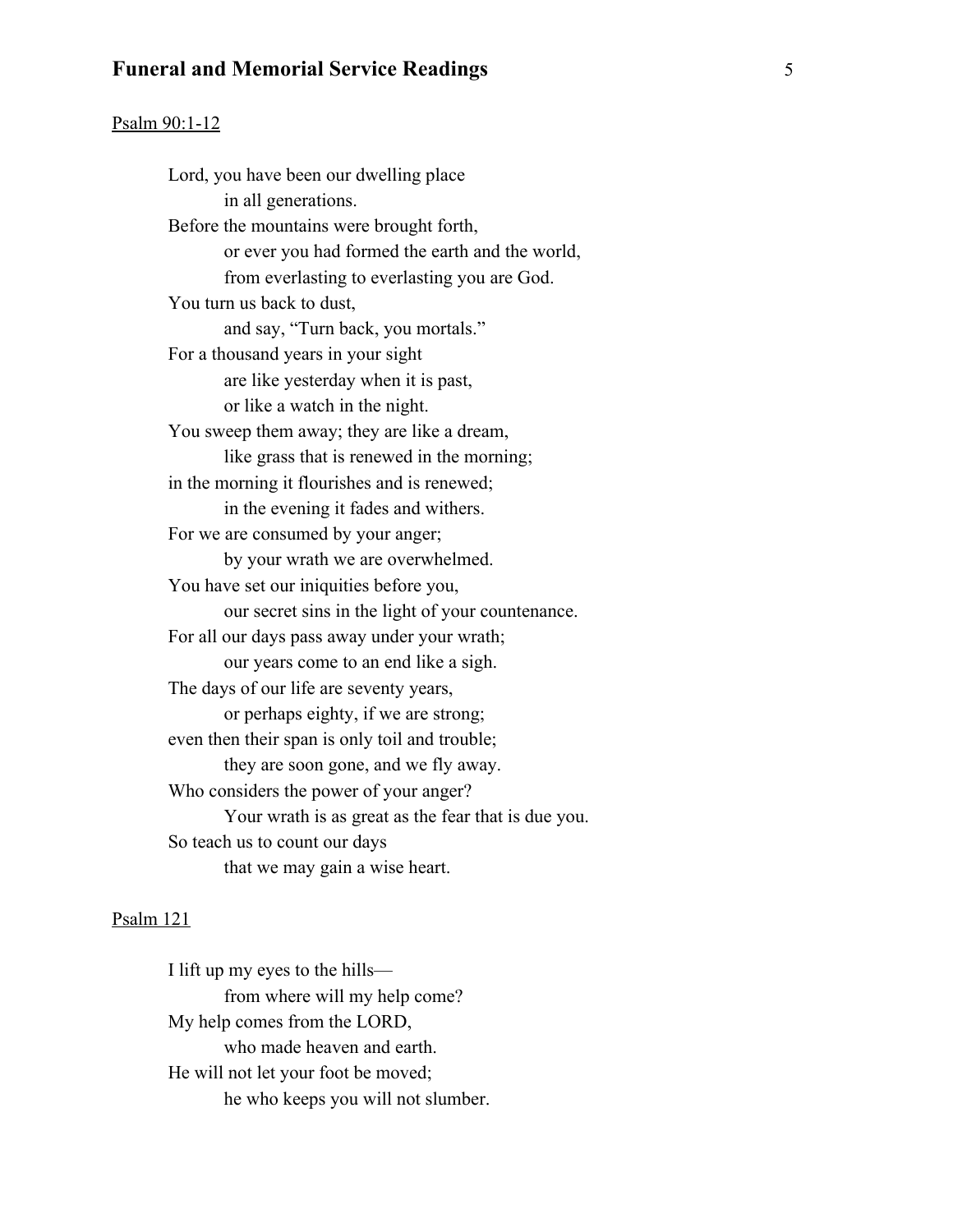He who keeps Israel will neither slumber nor sleep. The LORD is your keeper; the LORD is your shade at your right hand. The sun shall not strike you by day, nor the moon by night. The LORD will keep you from all evil; he will keep your life. The LORD will keep your going out and your coming in from this time on and forevermore.

#### Psalm 130

 Out of the depths I cry to you, O LORD. Lord, hear my voice! Let your ears be attentive to the voice of my supplications! If you, O LORD, should mark iniquities, Lord, who could stand? But there is forgiveness with you, so that you may be revered. I wait for the LORD, my soul waits, and in his word I hope; my soul waits for the Lord more than those who watch for the morning, more than those who watch for the morning. O Israel, hope in the LORD! For with the LORD there is steadfast love, and with him is great power to redeem. It is he who will redeem Israel from all its iniquities.

#### Psalm 139:1-11

O LORD, you have searched me and known me. You know when I sit down and when I rise up; you discern my thoughts from far away. You search out my path and my lying down,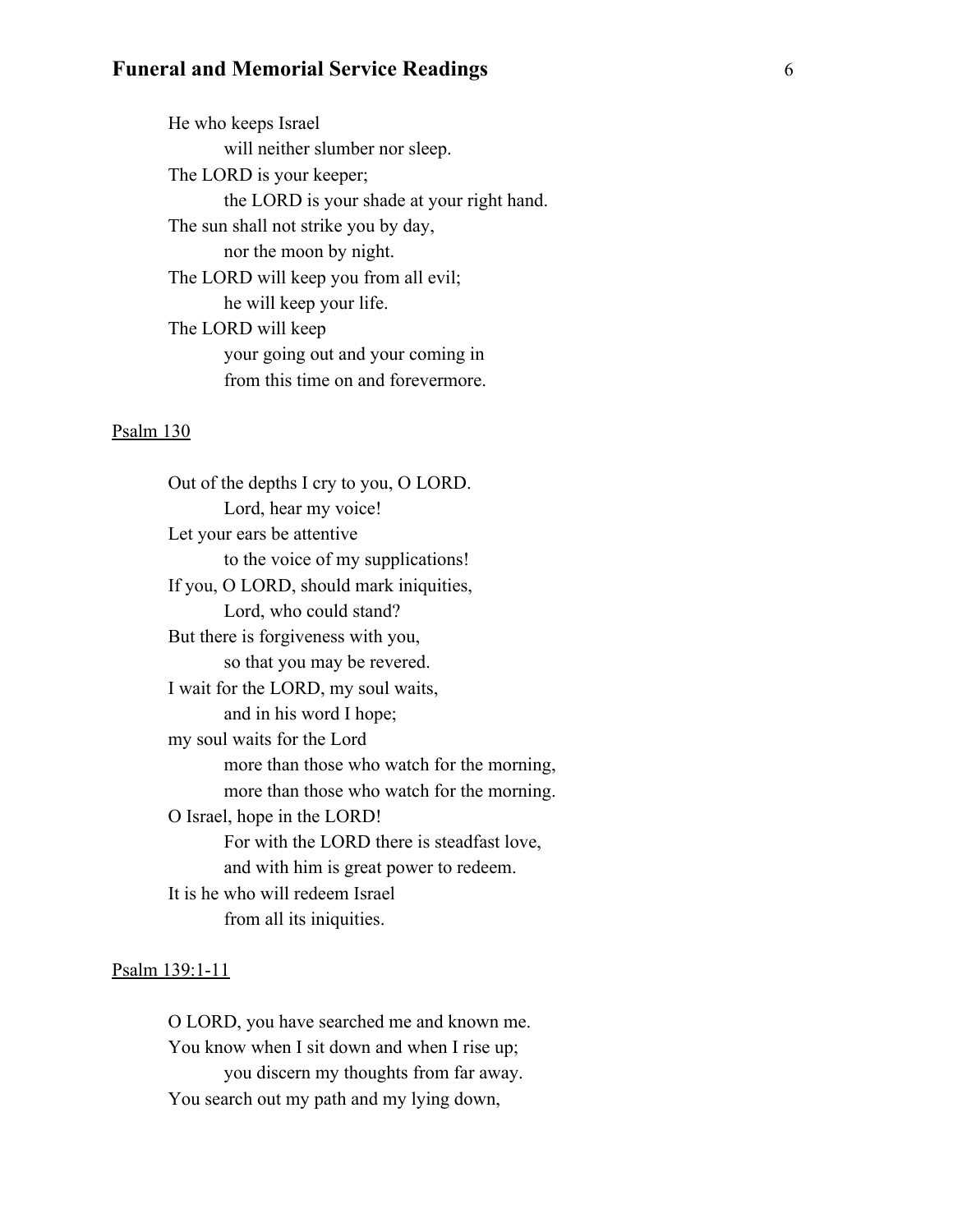| and are acquainted with all my ways.           |
|------------------------------------------------|
| Even before a word is on my tongue,            |
| O LORD, you know it completely.                |
| You hem me in, behind and before,              |
| and lay your hand upon me.                     |
| Such knowledge is too wonderful for me;        |
| it is so high that I cannot attain it.         |
| Where can I go from your spirit?               |
| Or where can I flee from your presence?        |
| If I ascend to heaven, you are there;          |
| if I make my bed in Sheol, you are there.      |
| If I take the wings of the morning             |
| and settle at the farthest limits of the sea,  |
| even there your hand shall lead me,            |
| and your right hand shall hold me fast.        |
| If I say, "Surely the darkness shall cover me, |
| and the light around me become night,"         |
|                                                |

### From the New Testament

### Romans 8:14-19, 34-35, 37-39 *(The glory of the Lord shall be revealed)*

For all who are led by the Spirit of God are children of God. For you did not receive a spirit of slavery to fall back into fear, but you have received a spirit of adoption. When we cry, "Abba! Father!" it is that very Spirit bearing witness with our spirit that we are children of God, and if children, then heirs, heirs of God and joint heirs with Christ—if, in fact, we suffer with him so that we may also be glorified with him. I consider that the sufferings of this present time are not worth comparing with the glory about to be revealed to us. For the creation waits with eager longing for the revealing of the children of God. Who is to condemn? It is Christ Jesus, who died, yes, who was raised, who is at the right hand of God, who indeed intercedes for us. Who will separate us from the love of Christ? Will hardship, or distress, or persecution, or famine, or nakedness, or peril, or sword? No, in all these things we are more than conquerors through him who loved us. For I am convinced that neither death, nor life, nor angels, nor rulers, nor things present, nor things to come, nor powers, nor height, nor depth, nor anything else in all creation, will be able to separate us from the love of God in Christ Jesus our Lord.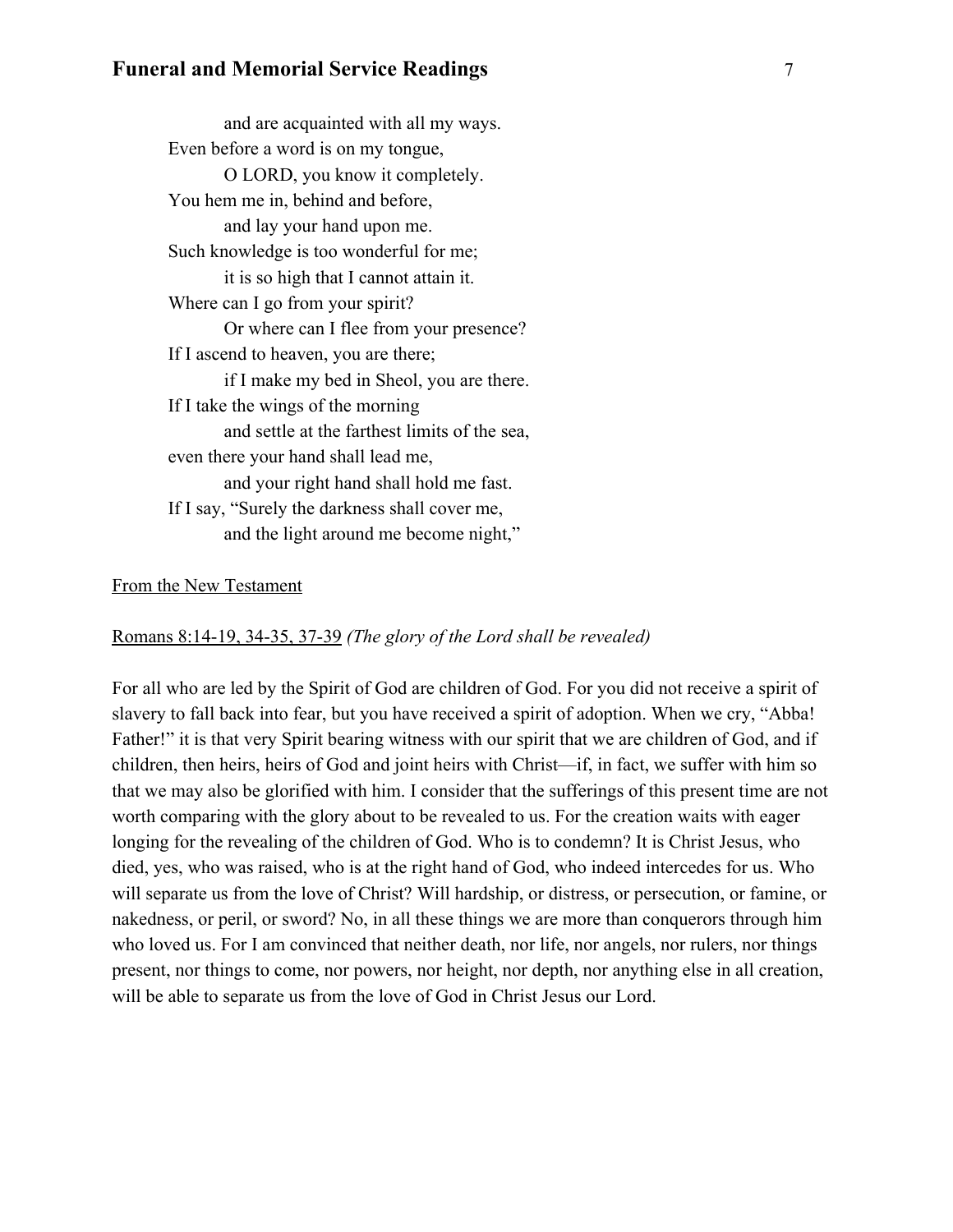#### 1 Corinthians 15:20-26, 35-37, 42-44, 53-58 *(The imperishable body)*

But in fact Christ has been raised from the dead, the first fruits of those who have died. For since death came through a human being, the resurrection of the dead has also come through a human being; for as all die in Adam, so all will be made alive in Christ. But each in his own order: Christ the first fruits, then at his coming those who belong to Christ. Then comes the end, when he hands over the kingdom to God the Father, after he has destroyed every ruler and every authority and power. For he must reign until he has put all his enemies under his feet. The last enemy to be destroyed is death. But someone will ask, "How are the dead raised? With what kind of body do they come?" Fool! What you sow does not come to life unless it dies. And as for what you sow, you do not sow the body that is to be, but a bare seed, perhaps of wheat or of some other grain. But God gives it a body as he has chosen, and to each kind of seed its own body. So it is with the resurrection of the dead. What is sown is perishable, what is raised is imperishable. It is sown in dishonor, it is raised in glory. It is sown in weakness, it is raised in power. It is sown a physical body, it is raised a spiritual body. If there is a physical body, there is also a spiritual body. For this perishable body must put on imperishability, and this mortal body must put on immortality. When this perishable body puts on imperishability, and this mortal body puts on immortality, then the saying that is written will be fulfilled:

"Death has been swallowed up in victory."

"Where, O death, is your victory?

Where, O death, is your sting?"

The sting of death is sin, and the power of sin is the law. But thanks be to God, who gives us the victory through our Lord Jesus Christ. Therefore, my beloved, be steadfast, immovable, always excelling in the work of the Lord, because you know that in the Lord your labor is not in vain.

#### 2 Corinthians 4:16-5:9 *(Things that are unseen are eternal)*

So we do not lose heart. Even though our outer nature is wasting away, our inner nature is being renewed day by day. For this slight momentary affliction is preparing us for an eternal weight of glory beyond all measure, because we look not at what can be seen but at what cannot be seen; for what can be seen is temporary, but what cannot be seen is eternal. For we know that if the earthly tent we live in is destroyed, we have a building from God, a house not made with hands, eternal in the heavens. For in this tent we groan, longing to be clothed with our heavenly dwelling—if indeed, when we have taken it off we will not be found naked. For while we are still in this tent, we groan under our burden, because we wish not to be unclothed but to be further clothed, so that what is mortal may be swallowed up by life. He who has prepared us for this very thing is God, who has given us the Spirit as a guarantee. So we are always confident; even though we know that while we are at home in the body we are away from the Lord—for we walk by faith, not by sight. Yes, we do have confidence, and we would rather be away from the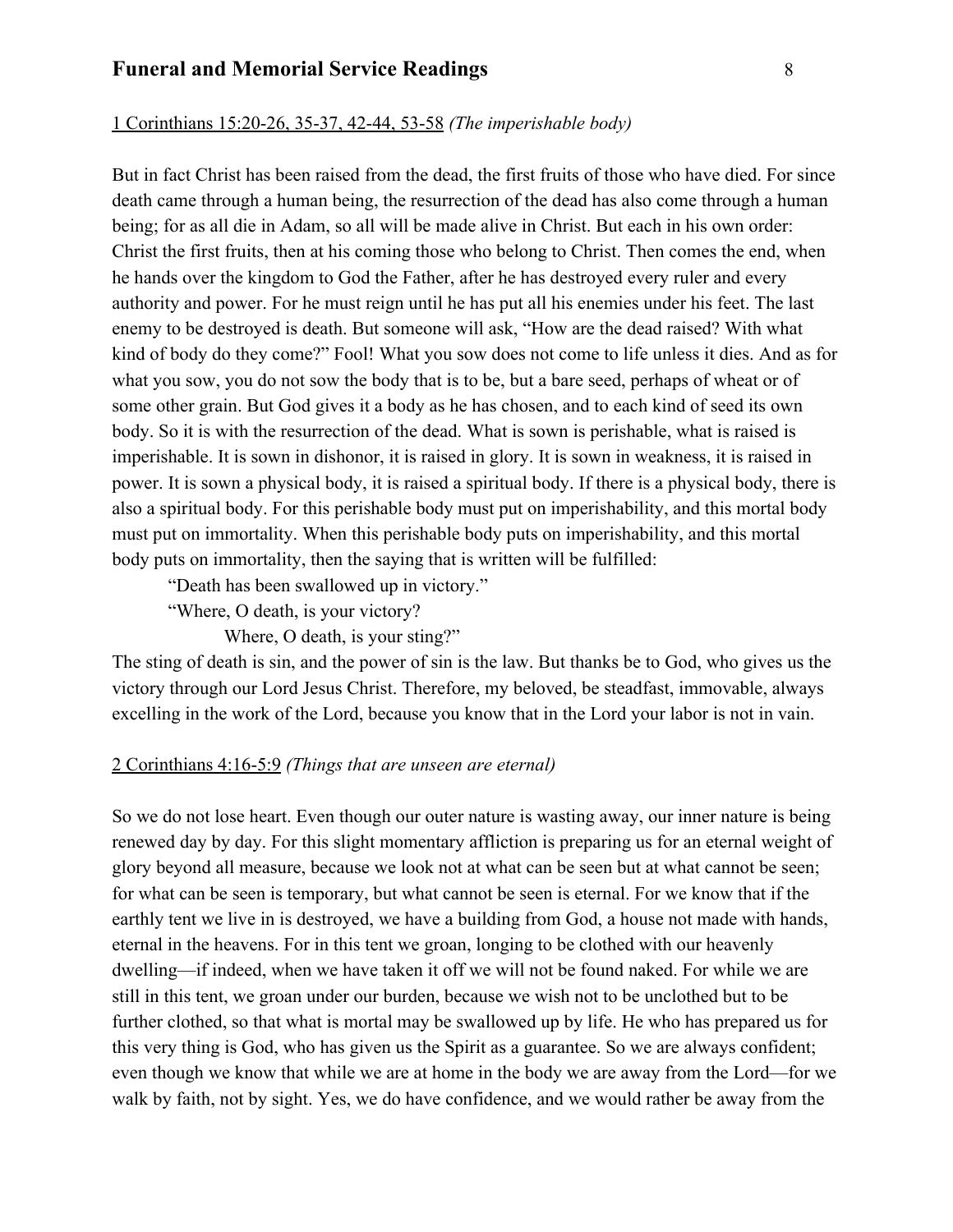body and at home with the Lord. So whether we are at home or away, we make it our aim to please him.

### 1 John 3:1-2 *(We shall be like him)*

See what love the Father has given us, that we should be called children of God; and that is what we are. The reason the world does not know us is that it did not know him. Beloved, we are God's children now; what we will be has not yet been revealed. What we do know is this: when he is revealed, we will be like him, for we will see him as he is.

### Revelation 7:9-17 *(God will wipe away every tear)*

After this I looked, and there was a great multitude that no one could count, from every nation, from all tribes and peoples and languages, standing before the throne and before the Lamb, robed in white, with palm branches in their hands. They cried out in a loud voice, saying,

"Salvation belongs to our God who is seated on the throne, and to the Lamb!" And all the angels stood around the throne and around the elders and the four living creatures, and they fell on their faces before the throne and worshiped God, singing,

"Amen! Blessing and glory and wisdom and thanksgiving and honor and power and might be to our God forever and ever! Amen."

Then one of the elders addressed me, saying, "Who are these, robed in white, and where have they come from?" I said to him, "Sir, you are the one that knows." Then he said to me, "These are they who have come out of the great ordeal; they have washed their robes and made them white in the blood of the Lamb.

For this reason they are before the throne of God,

and worship him day and night within his temple,

and the one who is seated on the throne will shelter them.

They will hunger no more, and thirst no more;

the sun will not strike them,

nor any scorching heat;

for the Lamb at the center of the throne will be their shepherd,

and he will guide them to springs of the water of life,

and God will wipe away every tear from their eyes."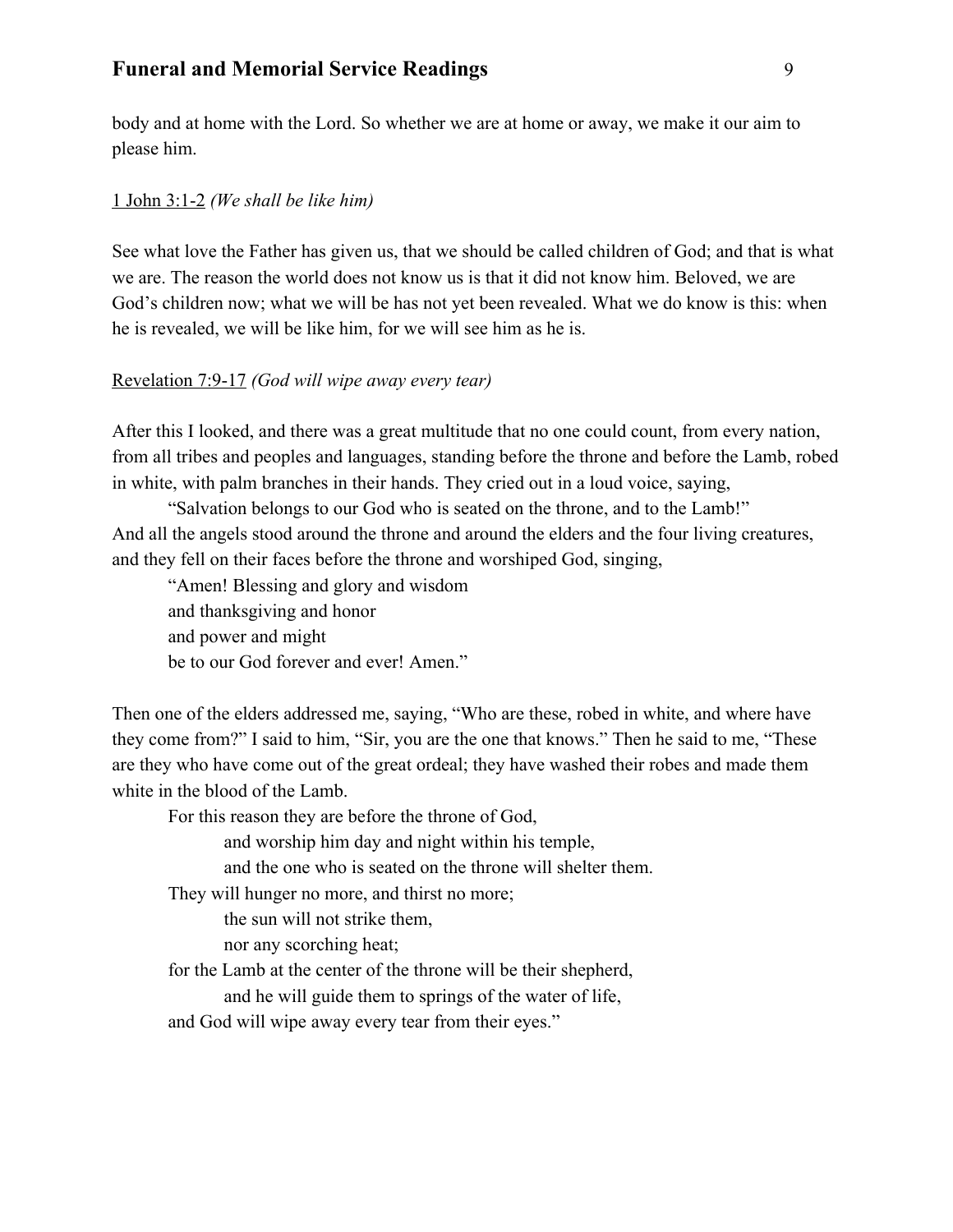### Revelation 21:2-7 *(Behold, I make all things new)*

And I saw the holy city, the new Jerusalem, coming down out of heaven from God, prepared as a bride adorned for her husband. And I heard a loud voice from the throne saying,

"See, the home of God is among mortals. He will dwell with them as their God; they will be his peoples, and God himself will be with them; he will wipe every tear from their eyes. Death will be no more; mourning and crying and pain will be no more, for the first things have passed away."

And the one who was seated on the throne said, "See, I am making all things new." Also he said, "Write this, for these words are trustworthy and true." Then he said to me, "It is done! I am the Alpha and the Omega, the beginning and the end. To the thirsty I will give water as a gift from the spring of the water of life. Those who conquer will inherit these things, and I will be their God and they will be my children.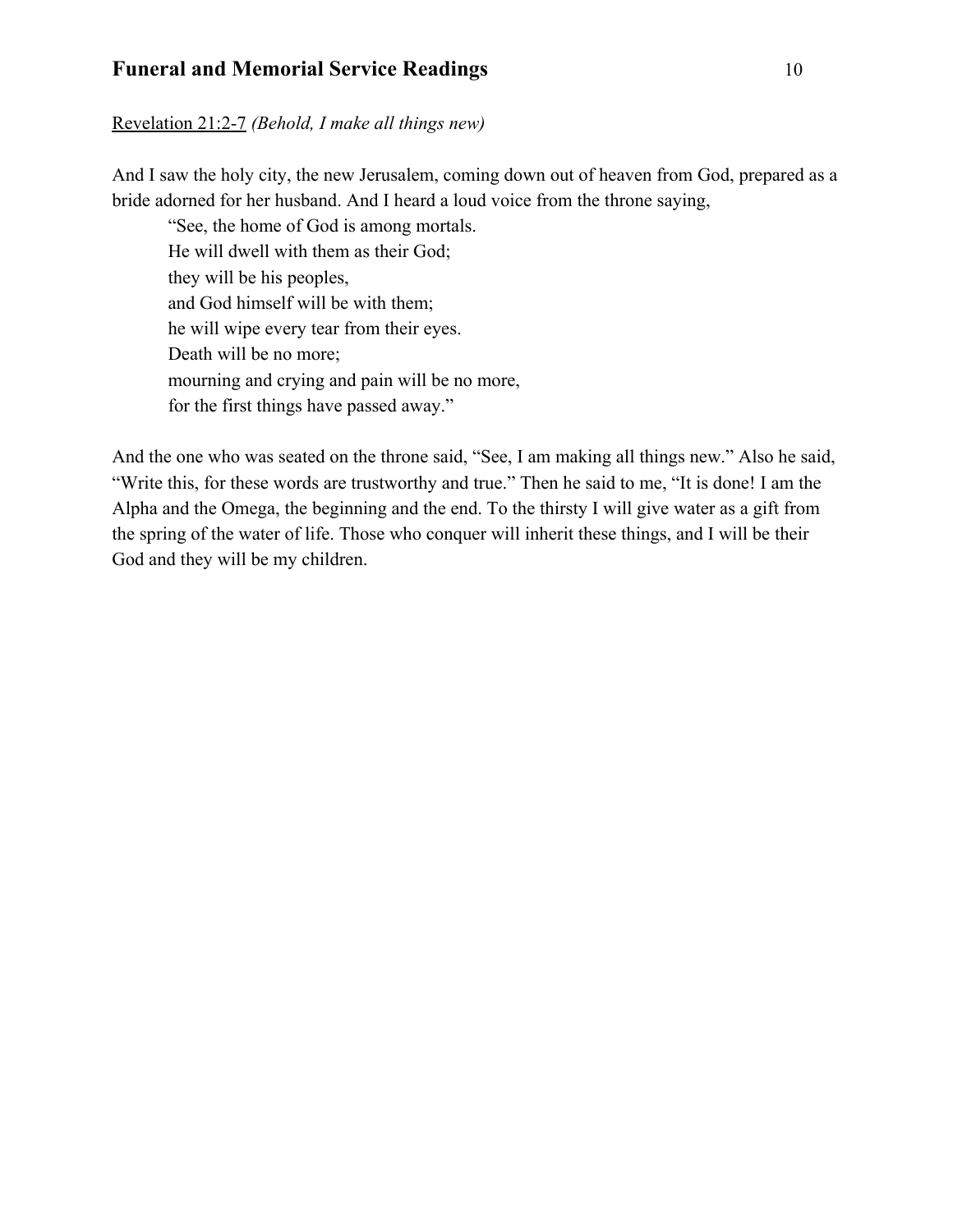Recommended Psalms after New Testament reading

### Psalm 23

 The LORD is my shepherd, I shall not want. He makes me lie down in green pastures; he leads me beside still waters; he restores my soul. He leads me in right paths for his name's sake. Even though I walk through the darkest valley, I fear no evil; for you are with me; your rod and your staff they comfort me. You prepare a table before me in the presence of my enemies; you anoint my head with oil; my cup overflows. Surely goodness and mercy shall follow me all the days of my life, and I shall dwell in the house of the LORD my whole life long.

#### Psalm 27

 The LORD is my light and my salvation; whom shall I fear? The LORD is the stronghold of my life; of whom shall I be afraid? When evildoers assail me to devour my flesh my adversaries and foes they shall stumble and fall. Though an army encamp against me, my heart shall not fear; though war rise up against me, yet I will be confident.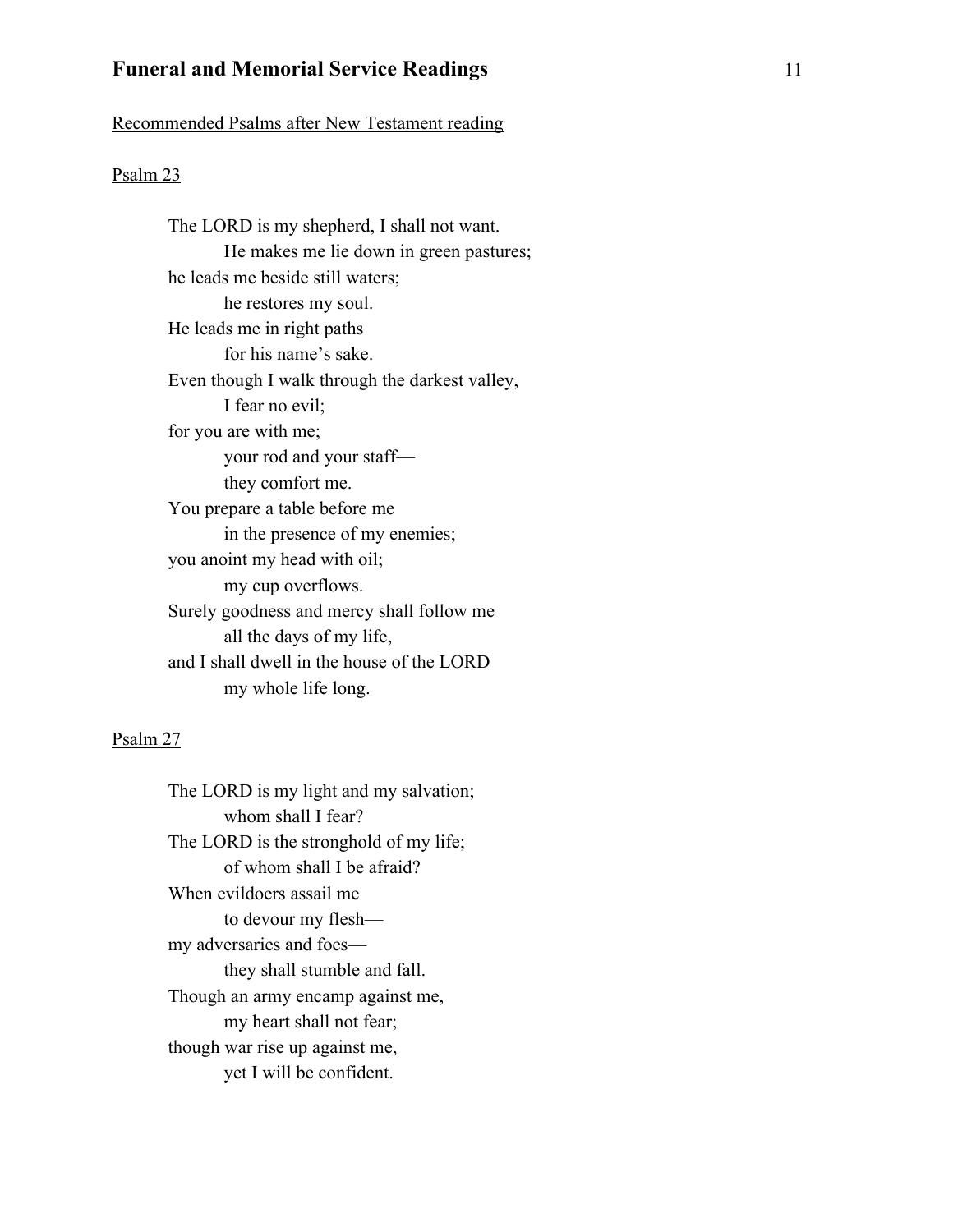One thing I asked of the LORD, that will I seek after: to live in the house of the LORD all the days of my life, to behold the beauty of the LORD, and to inquire in his temple. For he will hide me in his shelter in the day of trouble; he will conceal me under the cover of his tent; he will set me high on a rock. Now my head is lifted up above my enemies all around me, and I will offer in his tent sacrifices with shouts of joy; I will sing and make melody to the LORD. Hear, O LORD, when I cry aloud, be gracious to me and answer me! "Come," my heart says, "seek his face!" Your face, LORD, do I seek. Do not hide your face from me. Do not turn your servant away in anger, you who have been my help. Do not cast me off, do not forsake me, O God of my salvation! If my father and mother forsake me, the LORD will take me up. Teach me your way, O LORD, and lead me on a level path because of my enemies. Do not give me up to the will of my adversaries, for false witnesses have risen against me, and they are breathing out violence. I believe that I shall see the goodness of the LORD in the land of the living. Wait for the LORD; be strong, and let your heart take courage; wait for the LORD!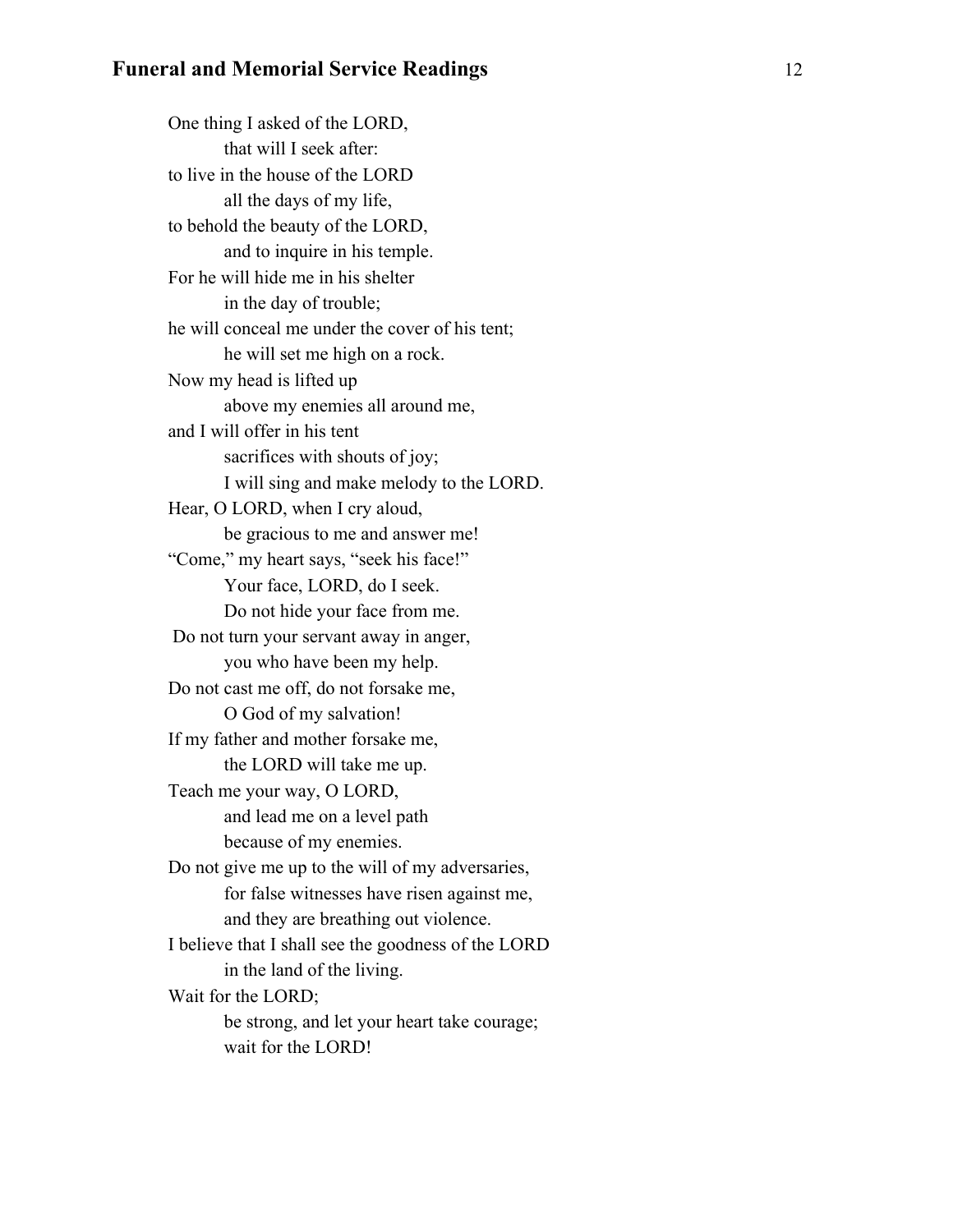#### Psalm 106:1-5

Praise the LORD! O give thanks to the LORD, for he is good; for his steadfast love endures forever. Who can utter the mighty doings of the LORD, or declare all his praise? Happy are those who observe justice, who do righteousness at all times. Remember me, O LORD, when you show favor to your people; help me when you deliver them; that I may see the prosperity of your chosen ones, that I may rejoice in the gladness of your nation, that I may glory in your heritage.

### Psalm 116

I love the LORD, because he has heard my voice and my supplications. Because he inclined his ear to me, therefore I will call on him as long as I live. The snares of death encompassed me; the pangs of Sheol laid hold on me; I suffered distress and anguish. Then I called on the name of the LORD: "O LORD, I pray, save my life!" Gracious is the LORD, and righteous; our God is merciful. The LORD protects the simple; when I was brought low, he saved me. Return, O my soul, to your rest, for the LORD has dealt bountifully with you. For you have delivered my soul from death, my eyes from tears, my feet from stumbling. I walk before the LORD in the land of the living. I kept my faith, even when I said, "I am greatly afflicted";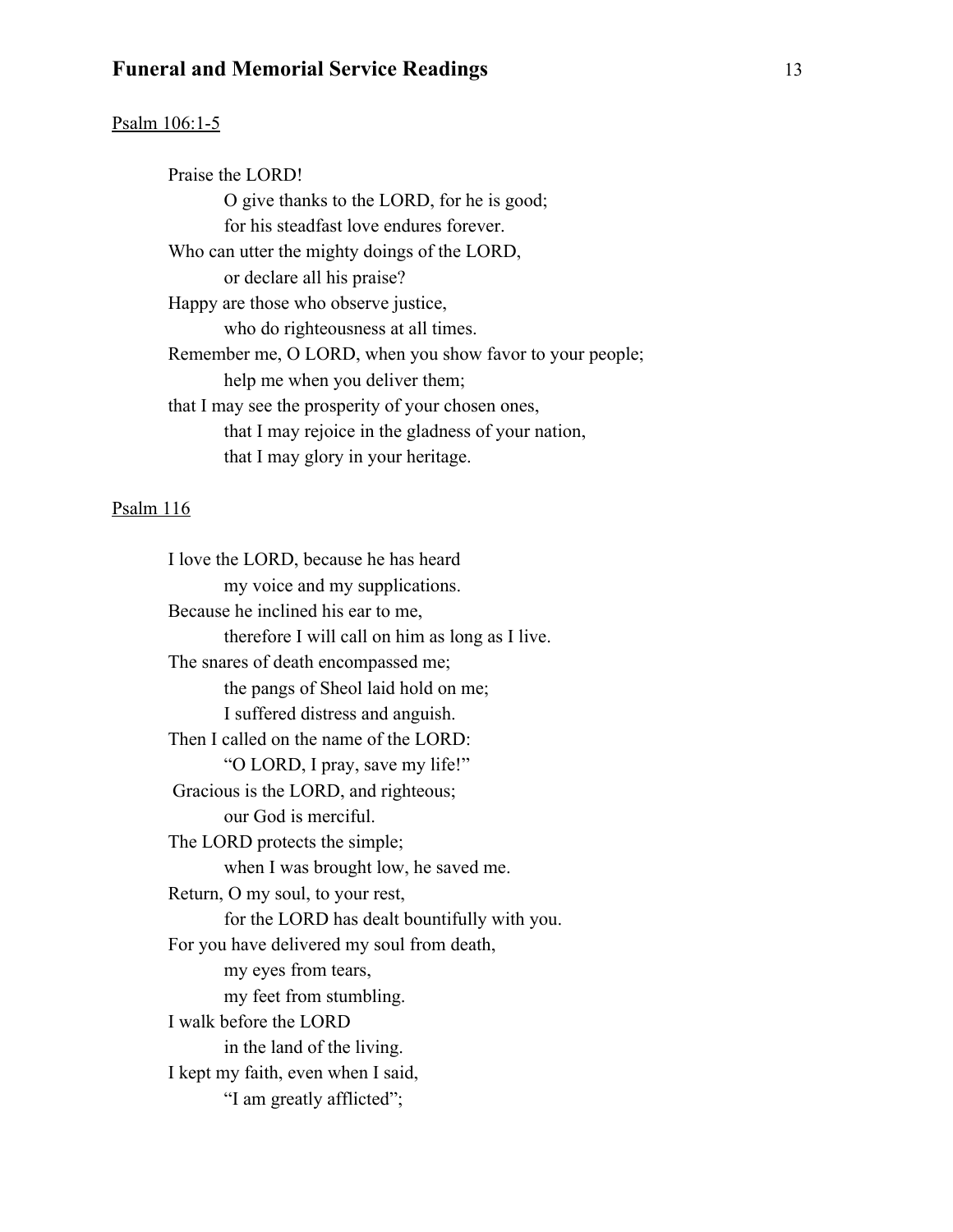I said in my consternation, "Everyone is a liar." What shall I return to the LORD for all his bounty to me? I will lift up the cup of salvation and call on the name of the LORD, I will pay my vows to the LORD in the presence of all his people. Precious in the sight of the LORD is the death of his faithful ones. O LORD, I am your servant; I am your servant, the child of your serving girl. You have loosed my bonds. I will offer to you a thanksgiving sacrifice and call on the name of the LORD. I will pay my vows to the LORD in the presence of all his people, in the courts of the house of the LORD, in your midst, O Jerusalem. Praise the LORD!

# The Gospel

# John 5:24-27 *(He who believes has everlasting life)*

Very truly, I tell you, anyone who hears my word and believes him who sent me has eternal life, and does not come under judgment, but has passed from death to life. "Very truly, I tell you, the hour is coming, and is now here, when the dead will hear the voice of the Son of God, and those who hear will live. For just as the Father has life in himself, so he has granted the Son also to have life in himself; and he has given him authority to execute judgment, because he is the Son of Man.

# John 6:37-40 *(All that the Father gives me will come to you)*

Everything that the Father gives me will come to me, and anyone who comes to me I will never drive away; for I have come down from heaven, not to do my own will, but the will of him who sent me. And this is the will of him who sent me, that I should lose nothing of all that he has given me, but raise it up on the last day. This is indeed the will of my Father, that all who see the Son and believe in him may have eternal life; and I will raise them up on the last day."